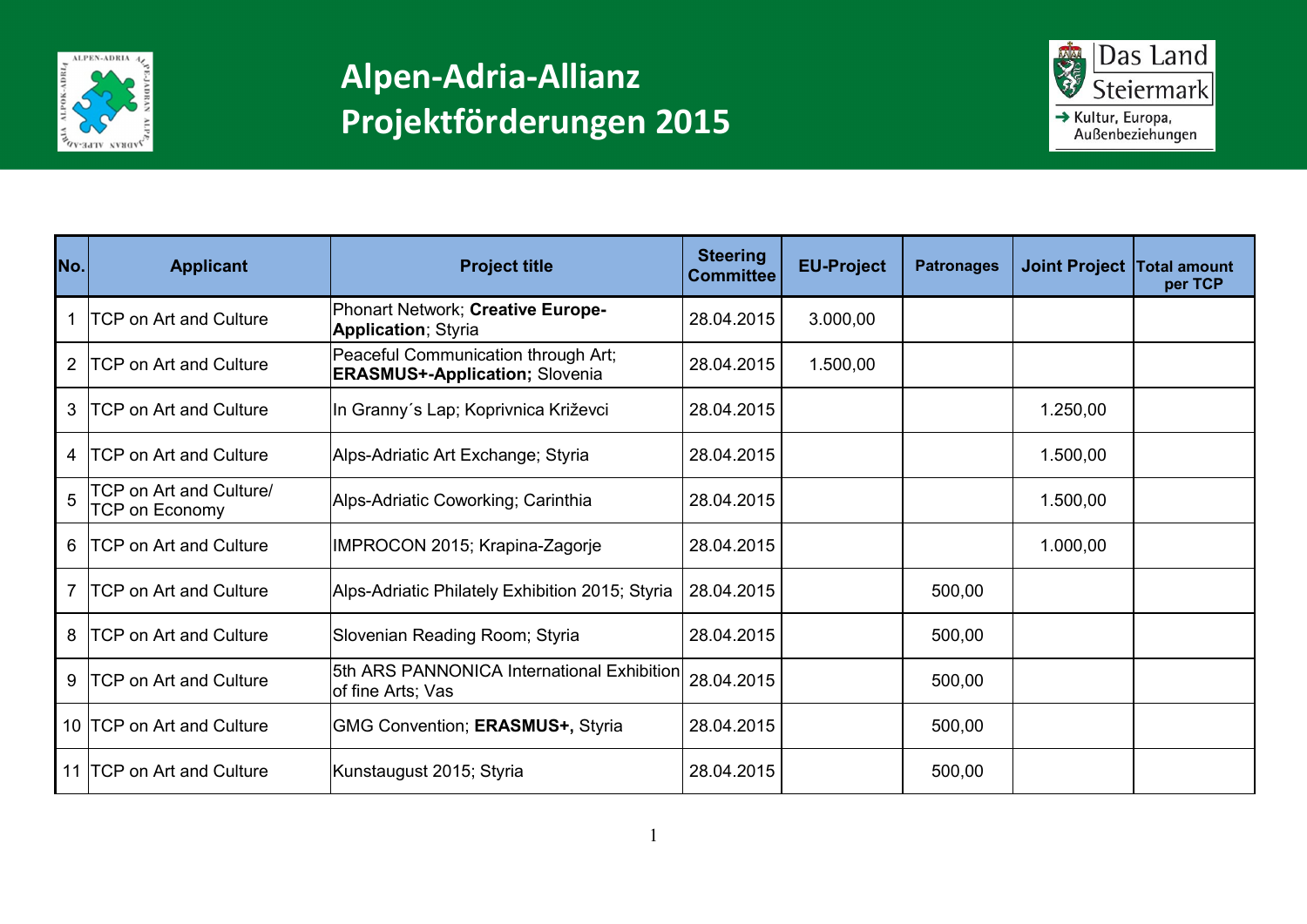



| No. | <b>Applicant</b>          | <b>Project title</b>                                                                                                                                                                              | <b>Steering</b><br><b>Committee</b> | <b>EU-Project</b> | <b>Patronages</b> | Joint Project Total amount | per TCP   |
|-----|---------------------------|---------------------------------------------------------------------------------------------------------------------------------------------------------------------------------------------------|-------------------------------------|-------------------|-------------------|----------------------------|-----------|
|     | 12 TCP on Art and Culture | EPEKA; Styria                                                                                                                                                                                     | 28.04.2015                          |                   | 500,00            |                            |           |
|     | 13 TCP on Art and Culture | Stories from the Edge; Styria                                                                                                                                                                     | 28.04.2015                          |                   | 500,00            |                            |           |
|     | 14 TCP on Art and Culture | Artists for Arts Education; ERASMUS+-<br>Application                                                                                                                                              | 28.04.2015                          |                   | 500,00            |                            |           |
|     | 15 TCP on Art and Culture | Alps-Adriatic Art Sector; Styria                                                                                                                                                                  | 20.10.2015                          |                   |                   | 2.000,00                   |           |
|     | 16 TCP on Art and Culture | By Mail Van to the Adriatic Sea; Styria                                                                                                                                                           | 20.10.2015                          |                   | 500,00            |                            |           |
|     | 17 TCP on Art and Culture | Pavelhaus Puppet Theater; Styria                                                                                                                                                                  | 20.10.2015                          |                   | 500,00            |                            |           |
|     | 18 TCP on Art and Culture | Women of the Resistance; Istra                                                                                                                                                                    | 20.10.2015                          |                   | 500,00            |                            |           |
|     |                           | Total amount TCP on Art and Culture for 2<br>Preparationcosts for the submission of a<br>project which is to be co-financed from<br>appropriate EU-Programs<br>5 Joint Projects and 11 Patronages |                                     | 4.500,00          | 5.500,00          | 7.250,00                   | 17.250,00 |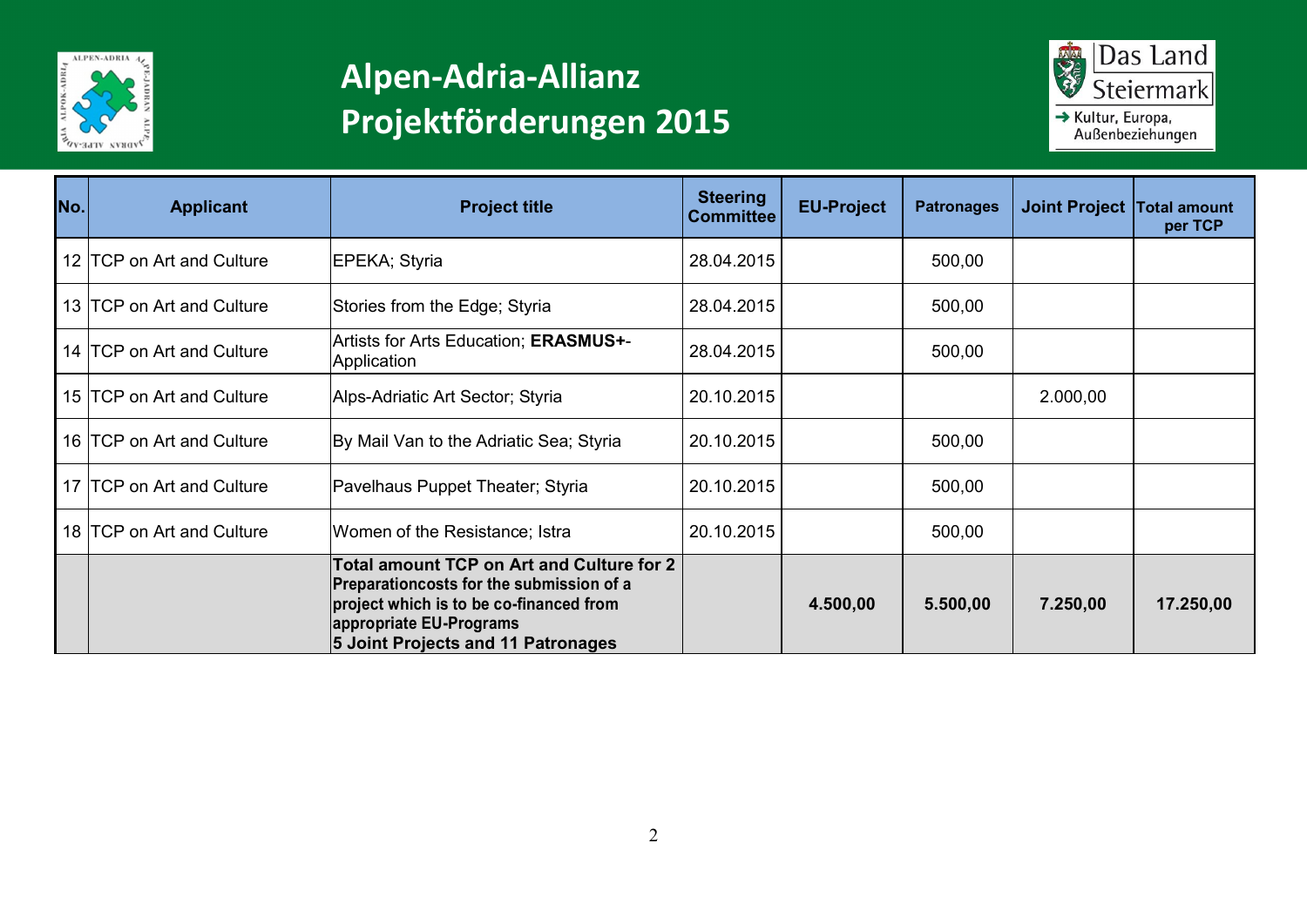



| No.              | <b>Applicant</b>                                                  | <b>Project title</b>                                                                                          | <b>Steering</b><br><b>Committee</b> | <b>EU-Project</b> | <b>Patronages</b> | <b>Joint Project</b> | Total amount<br>per TCP |
|------------------|-------------------------------------------------------------------|---------------------------------------------------------------------------------------------------------------|-------------------------------------|-------------------|-------------------|----------------------|-------------------------|
|                  | <b>TCP on Agriculture &amp; Ethnic</b><br>Heritage                | AAA Leader - LAG Workshop; Koprivnica<br>lKriževci                                                            | 28.04.2015                          |                   |                   | 2.000,00             |                         |
| $\overline{2}$   | TCP on Agriculture & Ethnic<br>Heritage                           | The Alps-Adriatic Golden wines of 2015;<br>Koprivnica Križevci                                                | 28.04.2015                          |                   |                   | 3.000,00             |                         |
|                  | <b>TCP on Agriculture &amp; Ethnic</b><br>Heritage/TCP on Culture | Play of light and lace; Slovenia                                                                              | 28.04.2015                          |                   | 500,00            |                      |                         |
| $\boldsymbol{4}$ | TCP on Agriculture & Ethnic<br>Heritage                           | Alps-Adriatic Heart of Naïve 2016; Koprivnica<br>Križevci                                                     | 20.10.2015                          |                   |                   | 2.200,00             |                         |
| $5^{\circ}$      | <b>TCP on Agriculture &amp; Ethnic</b><br>Heritage                | Presentation of the Alps-Adriatic-Golden<br>Wines 2015 at "GAST - Intervino 2016" in<br>Klagenfurt; Carinthia | 20.10.2015                          |                   |                   | 1.300,00             |                         |
|                  |                                                                   | Total amount TCP Agriculture & Ethnic<br>Heritage for 4 Joint Projects and<br>1 Patronages                    |                                     |                   | 500,00            | 8.500,00             | 9.000,00                |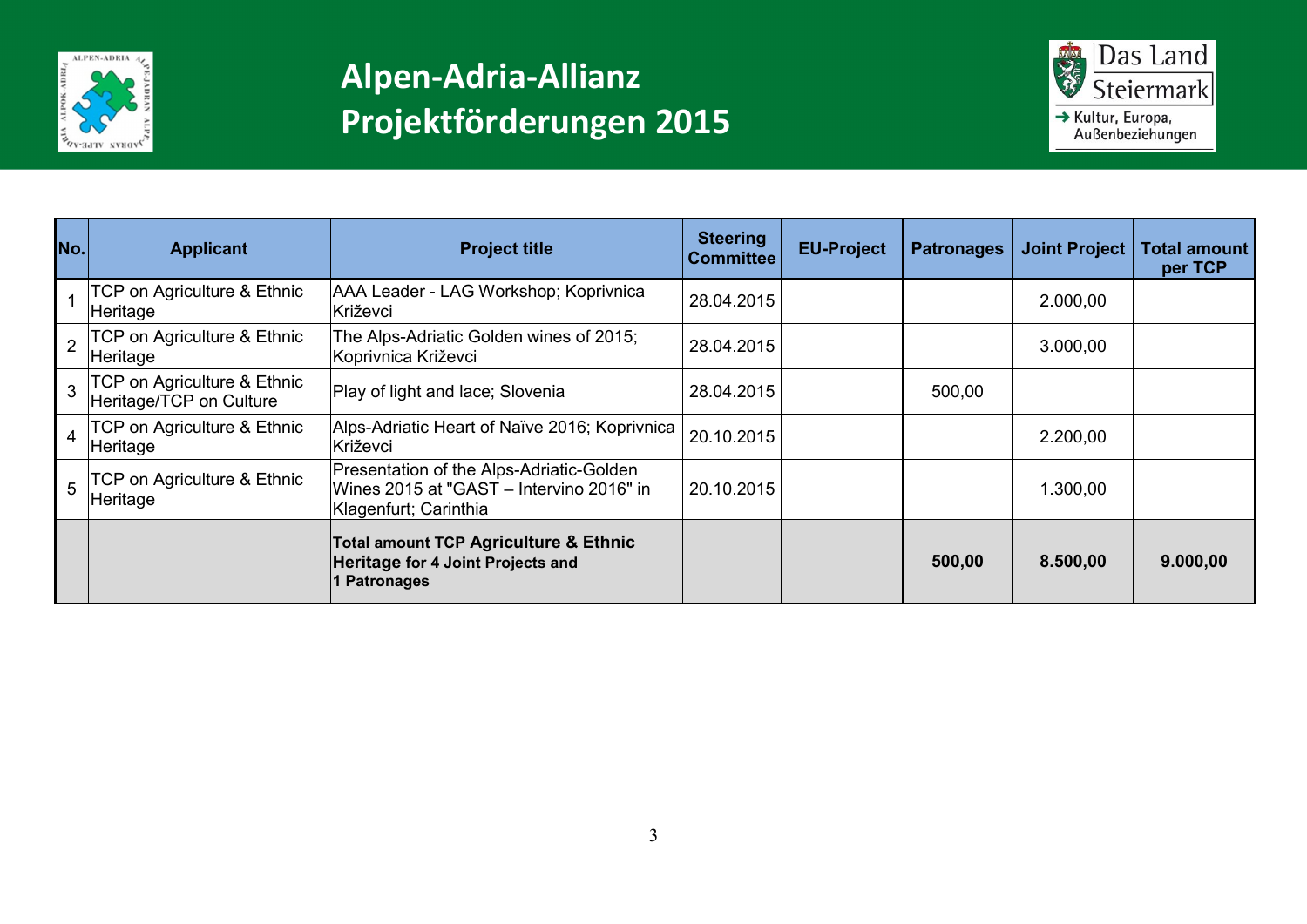



| No. | <b>Applicant</b>                    | <b>Project title</b>                                               | <b>Steering</b><br><b>Committee</b> | <b>EU-Project</b> | <b>Patronages</b> | Joint Project Total amount | per TCP  |
|-----|-------------------------------------|--------------------------------------------------------------------|-------------------------------------|-------------------|-------------------|----------------------------|----------|
|     |                                     |                                                                    |                                     |                   |                   |                            |          |
|     | <b>TCP Europe</b>                   | Ultimate European Pub Qiz 2016; Varaždin                           | 20.10.2015                          |                   | 500,00            |                            |          |
|     |                                     | <b>Total amount TCP Europe for 1 Patronages</b>                    |                                     |                   | 500,00            |                            | 500,00   |
|     |                                     |                                                                    |                                     |                   |                   |                            |          |
|     | General Secretariat of the AAA 2016 | www.alps-adriatic-alliance.org - costs for                         | 20.10.2015                          |                   |                   | 2.500,00                   |          |
|     |                                     | Total amount General Secretariat of the AAA<br>for 1 Joint Project |                                     |                   |                   | 2.500,00                   | 2.500,00 |
|     |                                     |                                                                    |                                     |                   |                   |                            |          |
|     | <b>TCP on Healthcare</b>            | Red Cross-Confernece on Blood Donation;<br>Vas                     | 20.10.2015                          |                   | 500,00            |                            |          |
|     |                                     | Total amount TCP on Healthcare for 1<br>Patronage                  |                                     |                   | 500,00            |                            | 500,00   |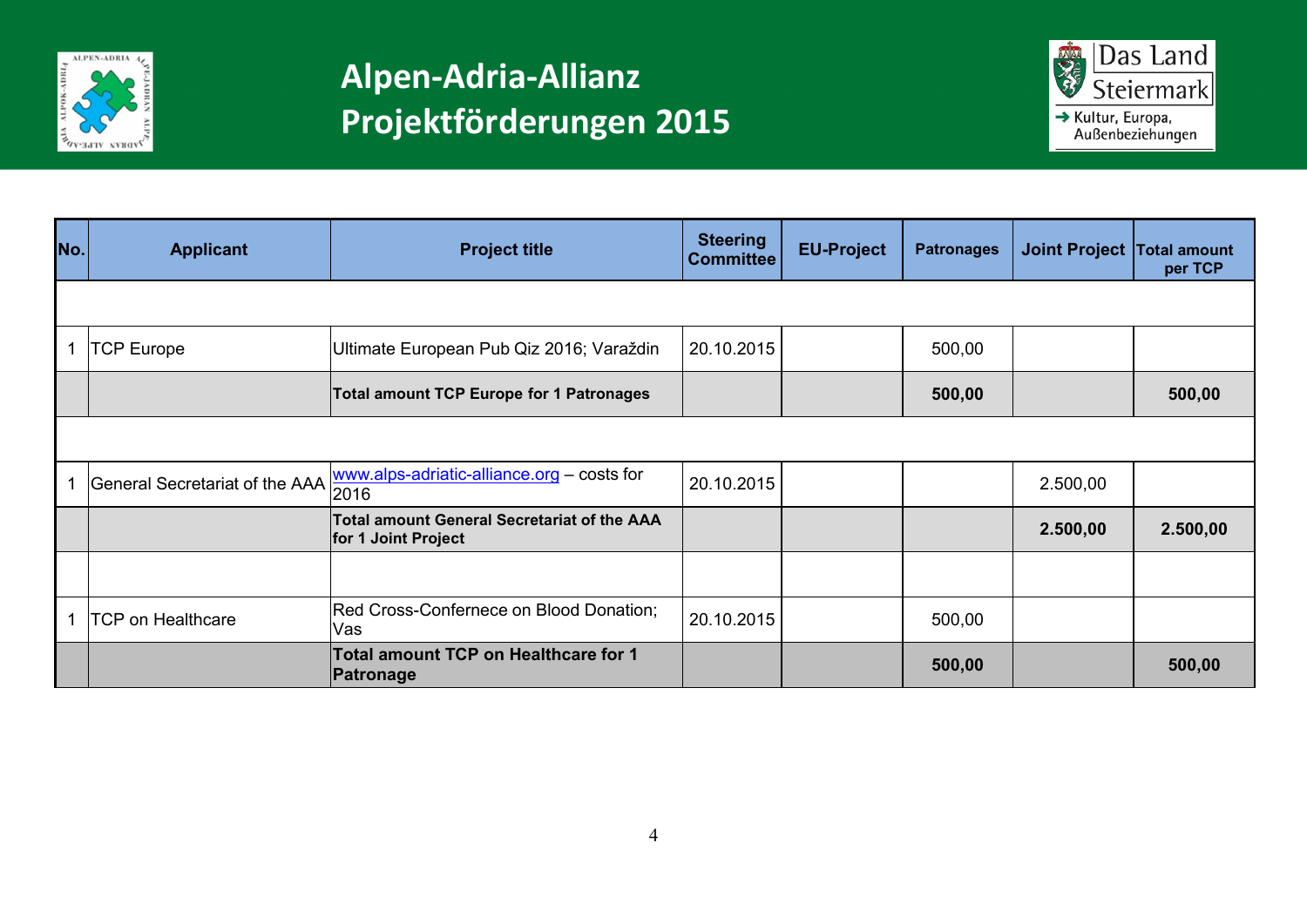



| No. | <b>Applicant</b>                                 | <b>Project title</b>                                                                                                                                                                                     | <b>Steering</b><br><b>Committee</b> | <b>EU-Project</b> | <b>Patronages</b> | <b>Joint Project</b> | Total amount<br>per TCP |
|-----|--------------------------------------------------|----------------------------------------------------------------------------------------------------------------------------------------------------------------------------------------------------------|-------------------------------------|-------------------|-------------------|----------------------|-------------------------|
|     | TCP on Higher Education/<br><b>TCP on Sports</b> | International Net & Wall Games Festival; Vas                                                                                                                                                             | 28.04.2015                          |                   |                   | 2.500,00             |                         |
|     | <b>TCP on Higher Education</b>                   | HORIZON 2020-preparation "Building the<br>Alps-Adriatic Peace Region"; Carinthia                                                                                                                         | 20.10.2015                          | 3.000,00          |                   |                      |                         |
| 3   | <b>TCP on Higher Education</b>                   | Bleiburg and Beyond: Transnational Cultures<br>of Remembrance; Styria                                                                                                                                    | 20.10.2015                          |                   | 500,00            |                      |                         |
| 4   | <b>TCP on Higher Education/TCP</b><br>on Sports  | International Christmas Sports Scientific<br>Conference 2015; Vas                                                                                                                                        | 20.10.2015                          |                   | 500,00            |                      |                         |
|     |                                                  | Total amount TCP on Higher Education for<br>1 Preparationcosts for the submission of a<br>project which is to be co-financed from<br>appropriate EU-Programs<br><b>1 Joint Projects and 2 Patronages</b> |                                     | 3.000,00          | 1.000,00          | 2.500,00             | 6.500,00                |
|     |                                                  |                                                                                                                                                                                                          |                                     |                   |                   |                      |                         |
|     | <b>TCP on Inclusion</b>                          | <b>INCLUSIA 2016; Carinthia</b>                                                                                                                                                                          | 20.10.2015                          |                   |                   | 3.500,00             |                         |
|     | <b>TCP</b> on Inclusion                          | will – I can be included; Koprivnica Križevci                                                                                                                                                            | 20.10.2015                          |                   |                   | 1.300,00             |                         |
|     |                                                  | <b>Total amount TCP on Inclusion for 2 Joint</b><br><b>Projects</b>                                                                                                                                      |                                     |                   |                   | 4.800,00             | 4.800,00                |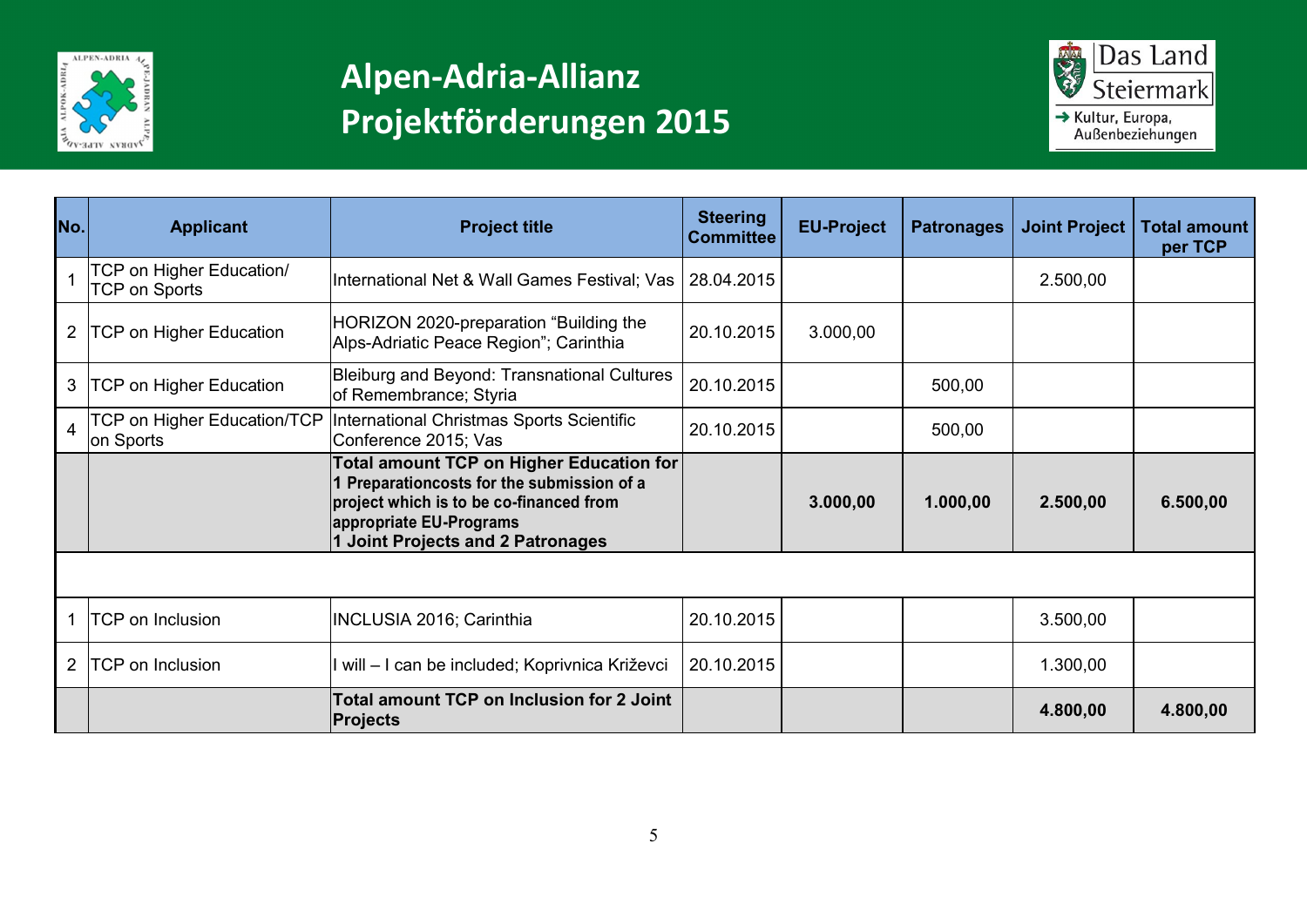



| No.            | <b>Applicant</b>     | <b>Project title</b>                                                                                                                                                                           | <b>Steering</b><br><b>Committee</b> | <b>EU-Project</b> | <b>Patronages</b> | <b>Joint Project</b> | <b>Total amount</b><br>per TCP |
|----------------|----------------------|------------------------------------------------------------------------------------------------------------------------------------------------------------------------------------------------|-------------------------------------|-------------------|-------------------|----------------------|--------------------------------|
|                | <b>TCP on Sports</b> | Find your energy – move yourself;<br><b>ERASMUS+-Application; Carinthia</b>                                                                                                                    | 28.04.2015                          | 2.000,00          |                   |                      |                                |
| $\overline{2}$ | <b>TCP on Sports</b> | 28 <sup>th</sup> Alps-Adriatic Youth Chess Gala 2015;<br>Carinthia                                                                                                                             | 28.04.2015                          |                   |                   | 1.000,00             |                                |
| 3              | <b>TCP on Sports</b> | Alps-Adriatic Road Cycling Cup 2015; Styria                                                                                                                                                    | 28.04.2015                          |                   |                   | 1.000,00             |                                |
| 4              | <b>TCP on Sports</b> | Alps-Adriatic BMX Championshpis &<br>Nightrace 2015; Styria                                                                                                                                    | 28.04.2015                          |                   |                   | 1.000,00             |                                |
| 5              | <b>TCP on Sports</b> | Alps-Adriatic Soccer Cup 2015; Slovenia                                                                                                                                                        | 28.04.2015                          |                   |                   | 1.000,00             |                                |
| 6              | <b>TCP on Sports</b> | International Alps-Adriatic Floorball Open<br>2015; Carinthia                                                                                                                                  | 28.04.2015                          |                   | 500,00            |                      |                                |
|                | <b>TCP on Sports</b> | International Alps-Adriatic Cycling Tour 2015;<br>Carinthia                                                                                                                                    | 28.04.2015                          |                   | 500,00            |                      |                                |
| 8              | <b>TCP on Sports</b> | International AAA Gymnastics Summer Camp<br>Selce 2015; Karlovac                                                                                                                               | 28.04.2015                          |                   | 500,00            |                      |                                |
| 9              | <b>TCP on Sports</b> | Alps-Adriatic Interregional Climbing Cup &<br>Petzen Trophy 2016; Carinthia                                                                                                                    | 20.10.2015                          |                   |                   | 4.000,00             |                                |
|                | 10 TCP on Sports     | Alps-Adriatic Icehockey Bambini Cup 2015-<br>2016; Styria                                                                                                                                      | 20.10.2015                          |                   | 500,00            |                      |                                |
|                |                      | <b>Total amount TCP on Sports for 1</b><br>Preparationcosts for the submission of a<br>project which is to be co-financed from<br>appropriate EU-Programs<br>5 Joint Projects and 4 Patronages |                                     | 2.000,00          | 2.000,00          | 8.000,00             | 12.000,00                      |